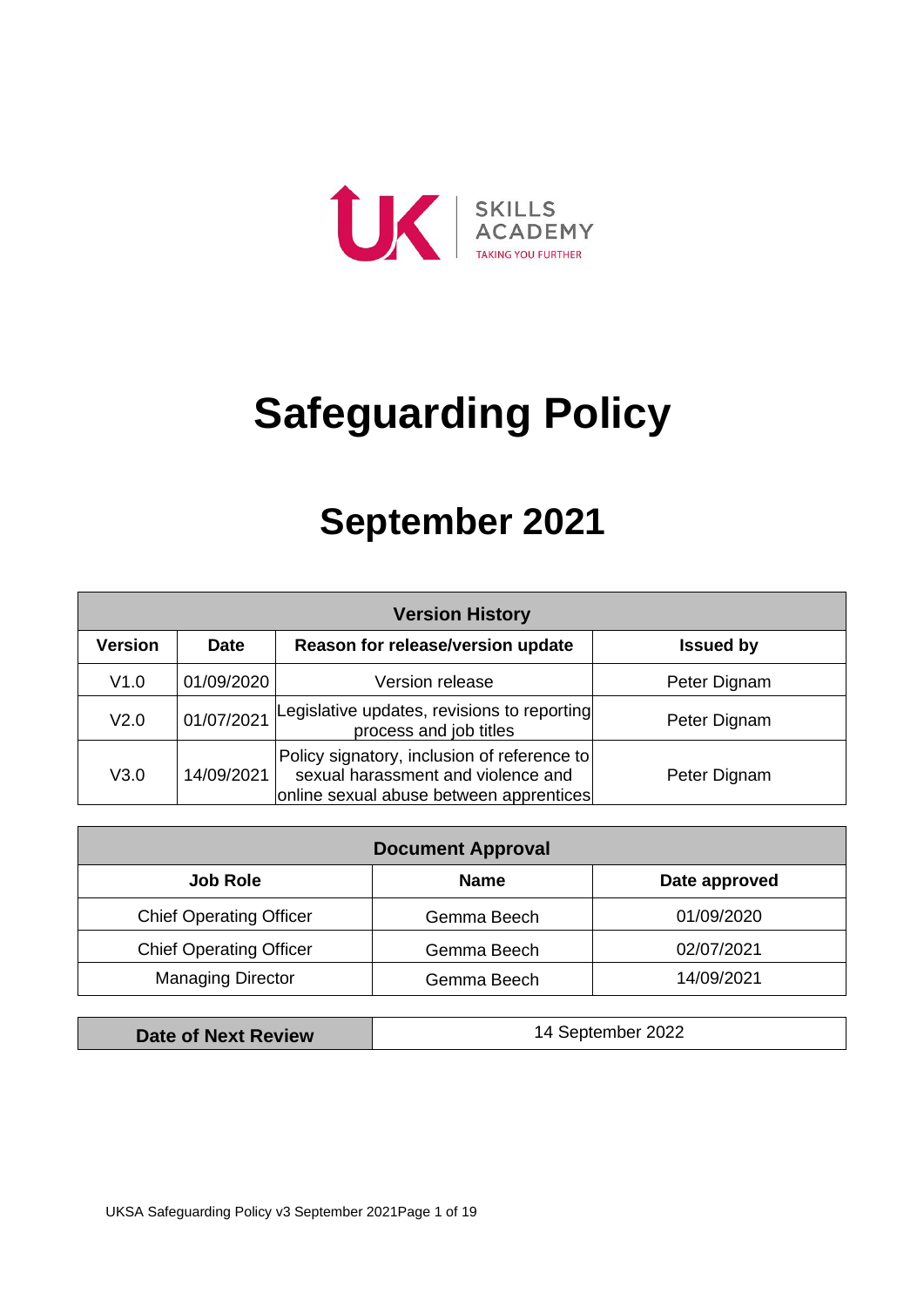|                    | <b>Table of Contents</b>                                                                                   | Page           |
|--------------------|------------------------------------------------------------------------------------------------------------|----------------|
| 1. Introduction    |                                                                                                            | 4              |
|                    | 2. Purpose and Commitment                                                                                  | 4              |
| 3. Scope           |                                                                                                            | 4              |
|                    | 4. Governing Legislation and Frameworks                                                                    | 4              |
| 5. Linked Policies |                                                                                                            | $\overline{4}$ |
|                    | 6. Safeguarding Children & Young people                                                                    | 5              |
|                    | 7. Principles to Safeguarding Children and Young people                                                    | 5              |
|                    | 8. Safeguarding Adults                                                                                     | 5              |
|                    | 9. Principles to Safeguarding Adults                                                                       | 5              |
|                    | <b>10. Policy Statement</b>                                                                                | 6              |
| 11. Prevent        |                                                                                                            | 6              |
|                    | 12. Private Fostering                                                                                      | $\overline{7}$ |
|                    | 13. Safeguarding Allegations Against an Employee                                                           | $\overline{7}$ |
|                    | 14. Recording and Information Sharing                                                                      | $\overline{7}$ |
|                    | 15. Accountability / Implementation                                                                        | 7              |
| 16. Training       |                                                                                                            | 8              |
|                    | 17. Safer Recruitment                                                                                      | 8              |
|                    | 18. ICT Usage and Links to Safeguarding and Prevent                                                        | 8              |
|                    | 19. Children & Young Persons on UKSA Premises                                                              | 10             |
|                    | 20. Definition of Abuse and Neglect                                                                        | 10             |
|                    | 21. Types of Abuse and Neglect                                                                             | 11             |
|                    | 22. Peer-on-Peer Abuse                                                                                     | 11             |
|                    | 23. Barriers to Recognising Abuse in Apprentices with Special Educational Needs and<br><b>Disabilities</b> | 11             |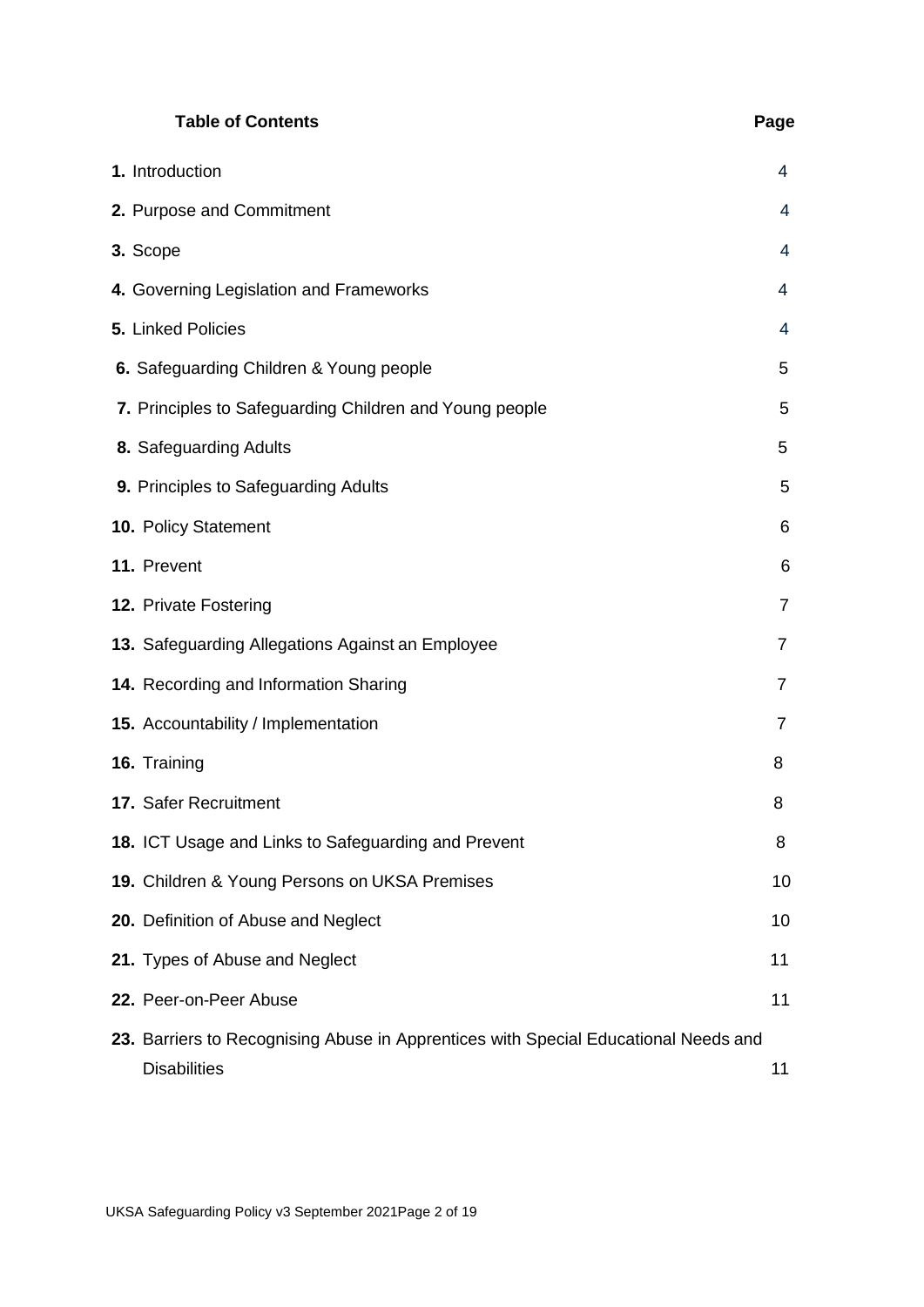| 24. Related Areas to Safeguarding                                              | 12 |  |
|--------------------------------------------------------------------------------|----|--|
| 1. Sexual harassment and violence and online sexual abuse between young people | 12 |  |
| <b>What is Consent</b>                                                         | 12 |  |
| <b>Sexual Harassment</b>                                                       | 12 |  |
| <b>Harmful Sexual Behaviour</b>                                                | 13 |  |
| 2. Forced Marriage                                                             | 13 |  |
| 3. Child Sexual Exploitation                                                   | 13 |  |
| 4. Female Genital Mutilation (FGM)                                             | 13 |  |
| 5. Modern Slavery / Trafficking                                                | 14 |  |
| 6. Honour Based Violence                                                       | 14 |  |
| 7. Domestic Abuse                                                              | 14 |  |
| 8. Stalking                                                                    | 14 |  |
| 9. Hate Crime                                                                  | 14 |  |
| 10. Extremism and Radicalisation                                               | 14 |  |
| 11. Cyber Abuse / Sexting                                                      | 15 |  |
| 12. Gangs                                                                      | 15 |  |
| 13. Bullying                                                                   | 15 |  |
| 14. Mate Crime                                                                 | 15 |  |
| <b>Appendix</b>                                                                |    |  |
| A. Definition of 'close relative' - Private Fostering                          | 17 |  |
| B. Safeguarding Reporting Process & UKSA Safeguarding Contacts                 |    |  |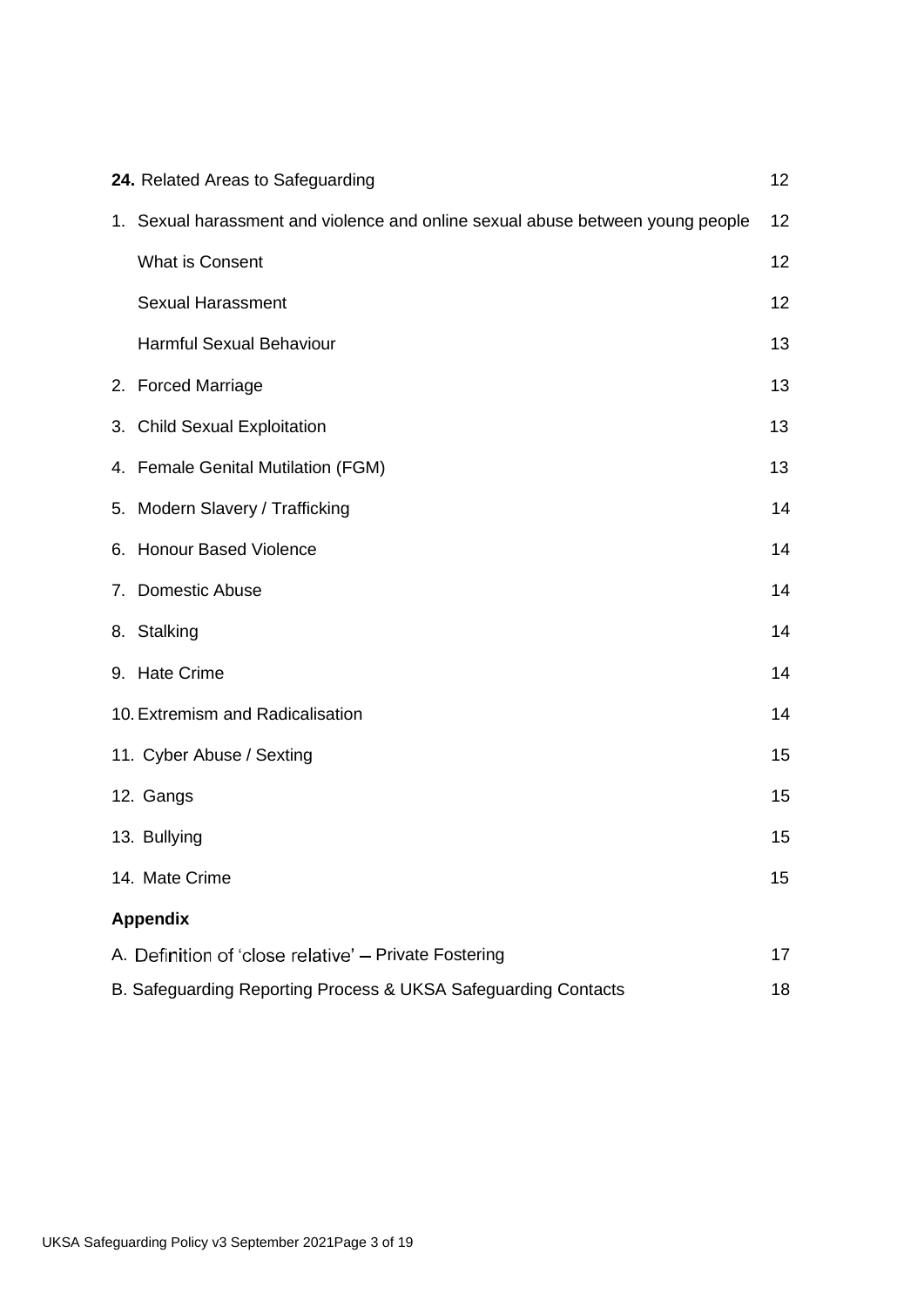#### <span id="page-3-0"></span>**1. Introduction**

UK Skills Academy (UKSA) is committed to safeguarding all apprentices that it comes into contact with. Whilst the organisation has a statutory obligation it also has a moral duty to ensure it functions in a way that safeguards and promotes the welfare of its apprentices, staff and customers.

#### <span id="page-3-1"></span>**2. Purpose and Commitment**

The purpose of this policy is to outline a clear framework to protecting and safeguarding apprentices so that all staff and those working on behalf of UKSA are aware of their roles and responsibilities in identifying concerns, sharing information, and taking prompt action.

#### **Our Commitment**

- To always act in the best interests of apprentices to protect them online and offline, including when they are receiving remote education or self-isolating due to COVID-19
- Identify apprentices who may need early help, and who are at risk of harm or have been harmed. This can include, but is not limited to, neglect, abuse (including by their peers), grooming or exploitation
- Secure the help that apprentices need and, if required, refer concerns in a timely way to those who have the expertise to help
- Ensure safe recruitment and manage ongoing compliance and allegations about adults who may be a risk to apprentices

#### <span id="page-3-2"></span>**3. Scope**

This policy applies to all staff, including senior managers, paid staff, volunteers and sessional workers, agency staff, apprentices, customers, service users, supply chain, contractors, or any other persons who may work on, visit or receive training on UKSA premises or at work placements.

We expect everyone to have read, understood and adhere to this policy and its related procedures.

#### **4. Governing Legislation and Frameworks**

The principle pieces of legislation and inter-agency frameworks governing this policy and procedures are:

- The Children's Act 1989 and 2004
- Mental Capacity Act 2005
- Safeguarding Disabled Children: Practice Guide 2009
- The Equality Act 2010
- The Care Act 2014
- Counter Terrorism and Security Act 2015
- Special Educational Needs and Disability Code of Practice 2015
- Prevent Duty 2015 *(guidance updated April 2021)*
- General Data Protection Regulations 2018
- Working Together to Safeguard Children 2020 *(December 2020)*
- Keeping Children Safe in Education 2021 *(September 2021)*

#### **5. Linked Policies**

- Prevent and Anti-Radicalisation Policy
- Acceptable use of ICT Policy
- E-Safety Policy
- Visiting Speakers Policy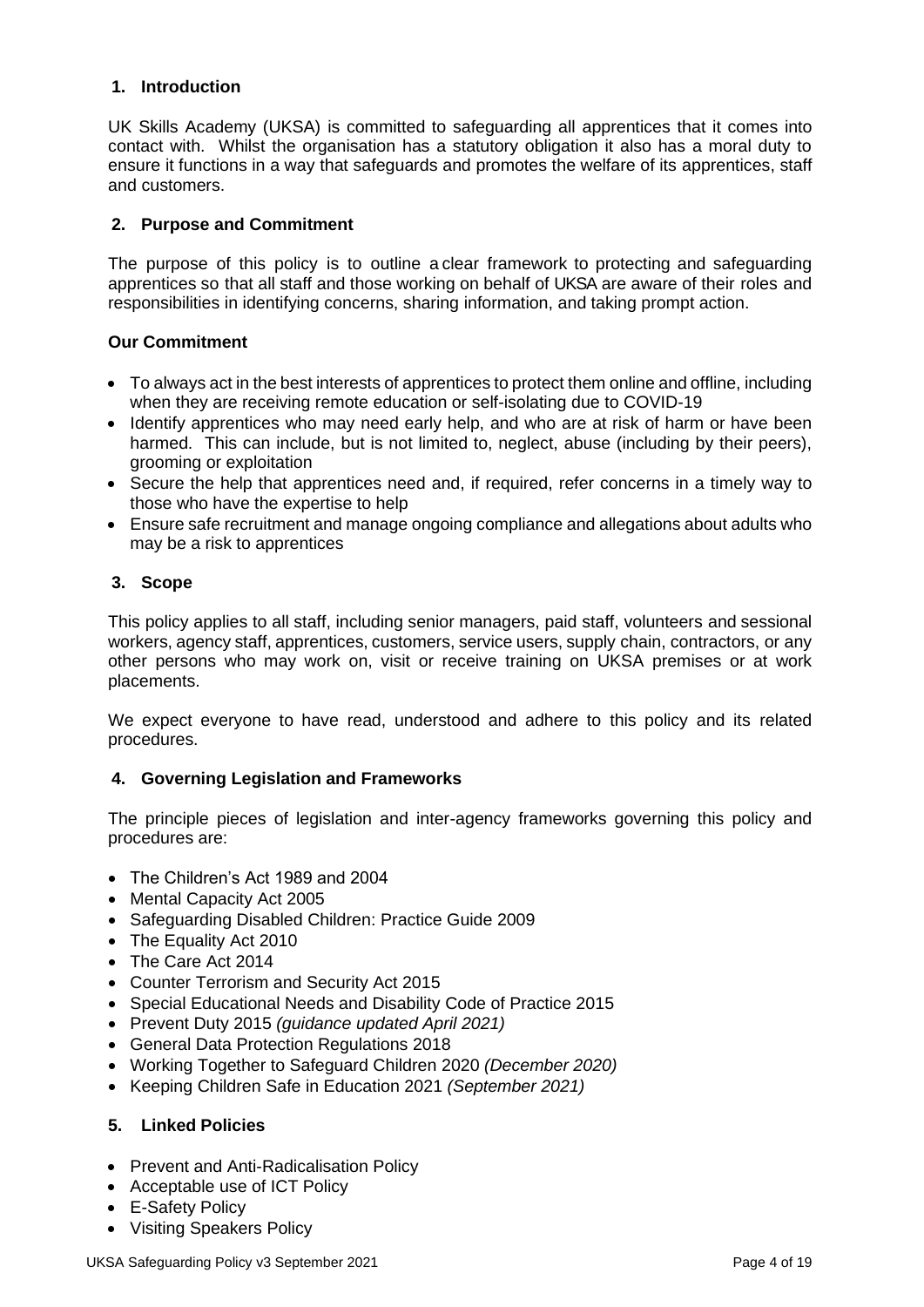- Whistleblowing Policy
- Code of Conduct
- Harassment and Bullying Policy
- Complaints Procedure

#### <span id="page-4-0"></span>**6. Safeguarding Children & Young people**

HM Government 'Working Together to Safeguard Children (2018) inter-agency guide defines safeguarding and promoting children's welfare as:

- Protecting children from maltreatment
- Preventing impairment of children's health or development
- Ensuring that children are growing up in circumstances consistent with the provisions of safe and effective care
- Taking action to enable all children to have the best outcomes

A child is defined as anyone who has not reached their 18<sup>th</sup> birthday.

#### **7. Principles to Safeguarding Children and Young people**

The 'Working Together to Safeguard Children' guide also highlights effective safeguarding arrangements in every local area should be underpinned by two key principles:

- Safeguarding is everyone's responsibility each professional and organisation should play their full part
- A child-centred approach services should be based on a clear understanding of the needs and views of young children

#### <span id="page-4-1"></span>**8. Safeguarding Adults**

Safeguarding means protecting an adult's right to live safely, free from abuse and neglect. The Care Act 2014 places specific safeguarding duties to an adult who:

- Has needs for care and support (whether or not the local authority is meeting any of those needs);
- Is experiencing, or at risk of abuse or neglect and;
- As a result of those care and support needs is unable to protect themselves from either the risk of abuse or experiencing abuse or neglect

An adult with care and support needs may be:

- An older person
- A person with physical disabilities, a learning difficulty or a sensory impairment
- Someone with mental health needs, including dementia or a personality disorder
- A person with a long-term health condition
- Someone who misuses substances or alcohol to the extent that it affects their ability to manage day-to-day living

#### **9. Principles to Safeguarding Adults**

The six principles below have been incorporated into the Care Act 2014 statutory guidance and should inform all safeguarding practice:

- **Empowerment** people being supported and encouraged to make their own decisions and give informed consent
- **Prevention** it is better to take action before harm occurs
- **Proportionality** the least intrusive response appropriate to the risk presented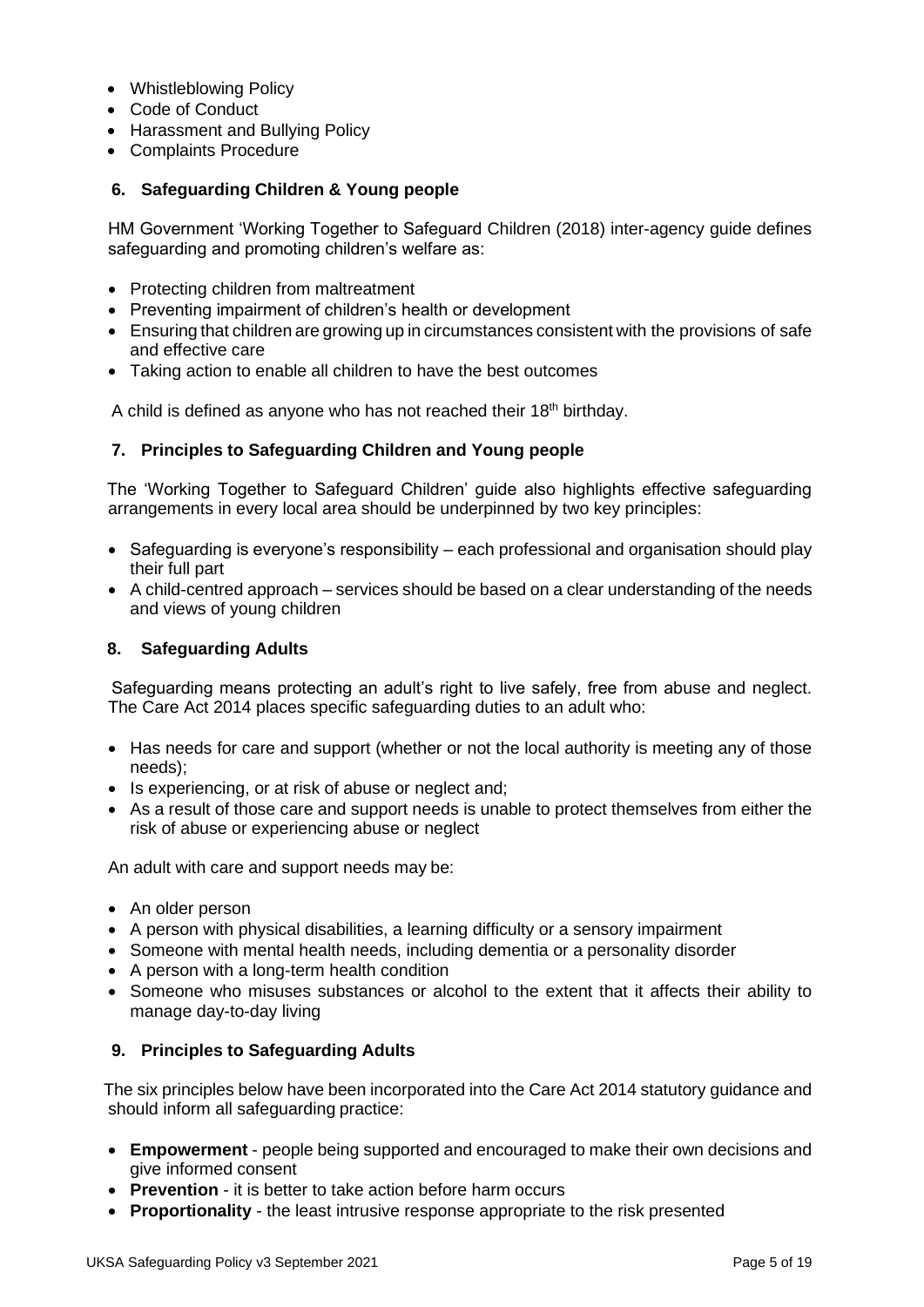- **Protection** support and representation for those in greatest need
- **Partnership** local solutions through services working with their communities
- **Accountability** transparency in delivering safeguarding

#### <span id="page-5-0"></span>**10. Policy Statement**

UKSA believes that all individuals have an equal right to protection from abuse, regardless of their age, gender, race, religion, ability, language, background or sexual identity and consider the welfare of the individual as paramount.

UKSA will take every reasonable step to ensure apprentices are protected. We will safeguard apprentices by:

- Valuing them, listening to and respecting them
- Providing a safe environment for apprentices to learn in
- Identifying apprentices who are suffering, or likely to suffer significant harm, and report concerns swiftly to relevant agencies
- Working in partnership with other relevant agencies to support multi- agency safeguarding work
- Responding effectively to any circumstances giving grounds for concern, or where formal complaints or expressions of anxiety are relayed
- Providing safeguarding training to all staff to ensure they are aware of their responsibilities and are knowledgeable of the types and signsof abuse
- Recruiting all staff safely by ensuring that all the necessary checks are made
- Regularly monitoring and evaluating how our policies, procedures and practices are working to safeguard apprentices

#### <span id="page-5-1"></span>**11. Prevent**

Prevent is a key part of the Government's Counter Terrorist Strategy. It is our duty to have regard to the need to prevent apprentices from being drawn into terrorism. Preventing radicalisation remains part of our commitment to keeping apprentices safe. We see no difference between safeguarding apprentices from radicalisation than from other forms of harm.

We will ensure this through our vision, values and rule; we will uphold British values of:

- Democracy
- Rule of Law
- Individual Liberty and Respect
- Tolerance of Different Faiths, Beliefs and Lifestyles

We will also ensure that:

- Staff understand the issues of radicalisation, can recognise the signs of vulnerability or radicalisation and know how to refer their concerns
- UKSA and its staff respond to preventing radicalisation on a day-to-day basis
- All staff conduct is consistent with preventing radicalisation
- We work with partners, including regional Prevent coordinators and Police Prevent Team and make referrals where appropriate to agencies in regard to concerns about radicalisation
- All staff address the issues involved in radicalisation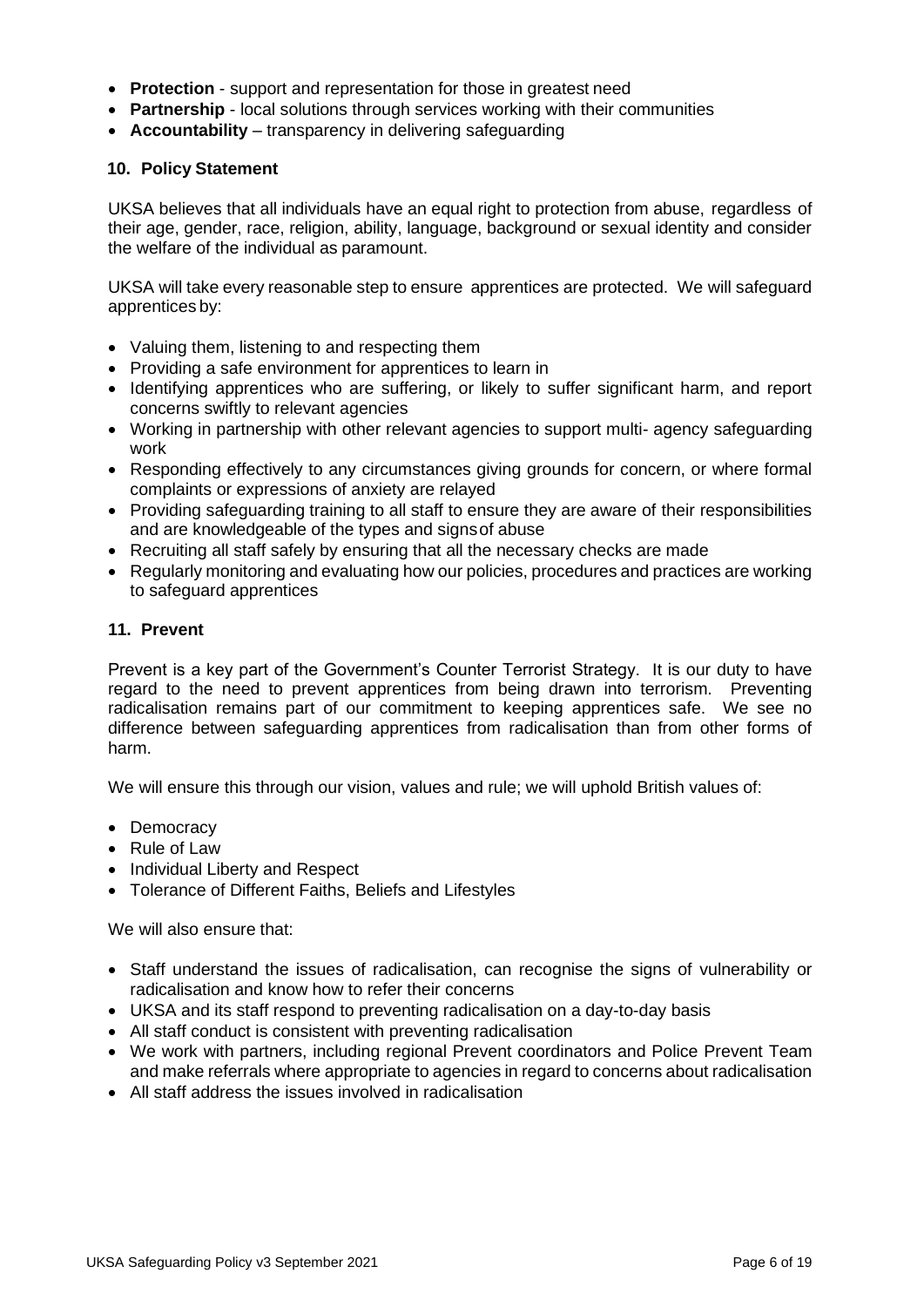#### <span id="page-6-0"></span>**12. Private Fostering**

Private fostering is when a child under 16 (under the age of 18 if disabled) is cared for by someone who is not their parent or a \*close relative. Private fostering is a private arrangement entered by a parent and another individual for a period of more than 28 days. It sits outside current statutory arrangements and prospective private foster carers are not vetted by children's social care agencies \*Appendix A – Definition of a Close Relative

UKSA will ensure all its employees, supply chain, and contractors are aware of our responsibility to inform children services if we become aware that an individual has arranged or been involved in arranging a private fostering arrangement of children. This is to ensure that all essential welfare checks for the child / children are completed plus other support services like benefits, parenting and support advice are offered, and bringing families in crisis back together.

#### <span id="page-6-1"></span>**13. Safeguarding Allegations Against an Employee**

In incidences where an allegation has been made about the conduct of a member of staff towards an apprentice, this is to be reported immediately to the Designated Safeguarding Lead (DSL). This may include, but not limited to:

- Behaved in a way that has harmed, or may have harmed an apprentice
- Possibly committed a criminal offence against, or related to, an apprentice
- Behaved towards an apprentice in a way that indicated that they may be unsuitable to work with children or adults
- An association with anyone who poses a risk to apprentices; or
- Where there are any suspected domestic abuse concerns where an apprentice may be involved

#### <span id="page-6-2"></span>**14. Recording and Information Sharing**

All safeguarding concerns, decisions and actions will be recorded promptly and saved securely. This includes retaining a copy of a referral and evidence of prompt completion of any agreed actions to protect an apprentice.

Information sharing decisions will be recorded whether or not the decision is taken to share. Reasons to share should also include what information has been shared and to whom.

Consideration must be given about what information to share and the impact of disclosing information on the individual or any third party. Any information shared must be proportionate to the need and level of risk. It must also be accurate, relevant, and adequate to the purpose of sharing the information.

From the outset of identifying safeguarding concerns we will be open and transparent with the apprentice about why, what, how and with whom information will, or could be shared. We will also seek their agreement to share information, unless it is unsafe or inappropriate to do so.

All information should be shared in a timely manner to reduce the risk of harm, and in an appropriate and secure way.

#### <span id="page-6-3"></span>**15. Accountability / Implementation**

UKSA's Director of Quality and Safeguarding holds the overarching accountability for the organisation's safeguarding arrangements.

A Senior Executive / Director holds the Safeguarding Board lead with strategic responsibility for safeguarding across UKSA. They ensure any organisational blocks to meeting legislative, policy and compliance process requirements are reported to the Board to address.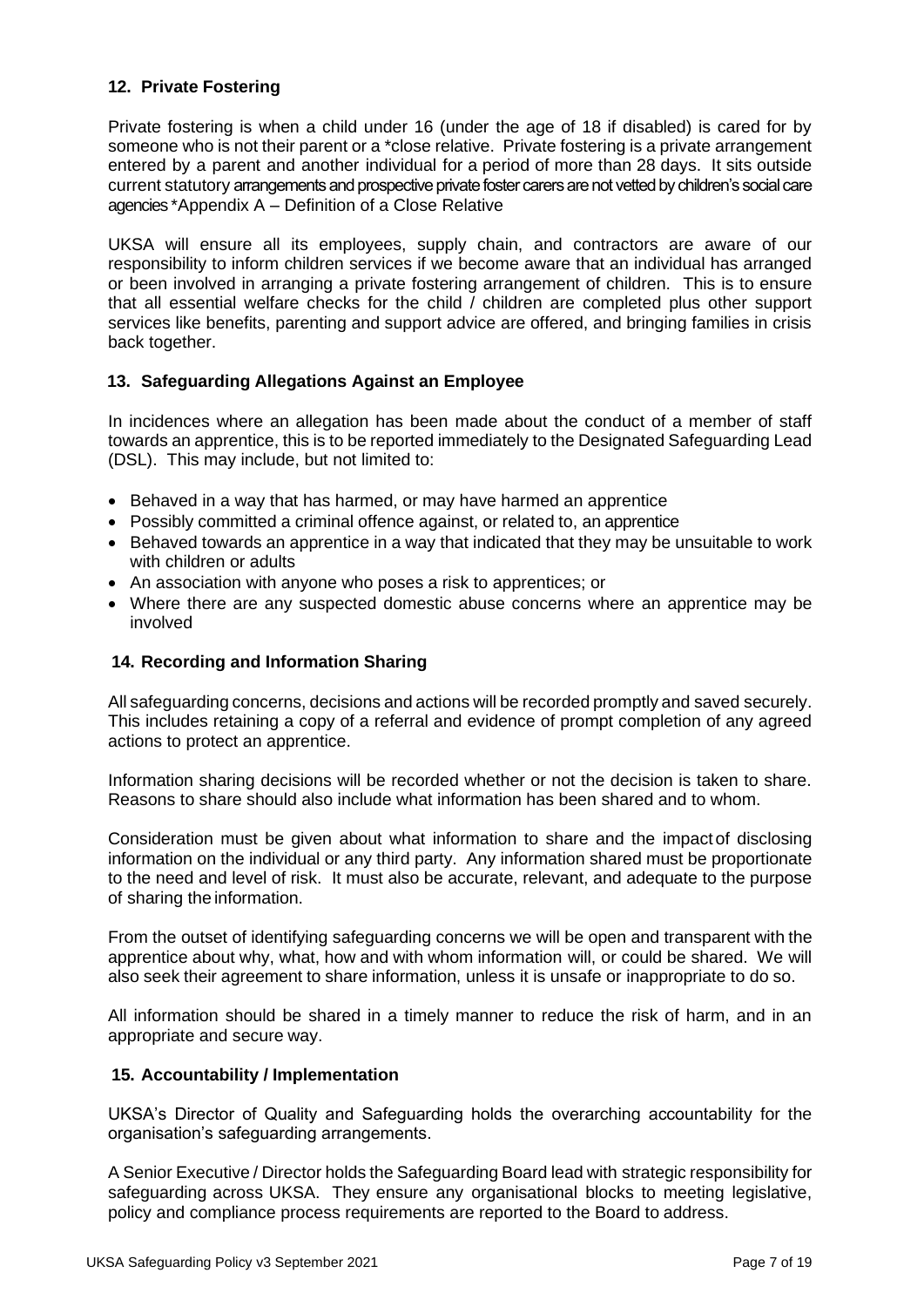Functional Directors must ensure service specific procedures areimplemented and reviewed to ensure compliance with this policy and our statutory obligations. Directors must also ensure safeguarding roles within their functions of responsibility are supported by the provision of sufficient time, funding, and support to fulfil our apprentice's safeguarding responsibilities effectively.

The Director of Quality and Safeguarding will hold accountability for UKSA's safeguarding policy and must ensure policies are contemporary with legislative requirements and that processes across UKSA are supporting swift and effective practices.

A Director will be identified as safeguarding lead to oversee the management of safeguarding allegations and the safer recruitment of staff**.**

All line managers, are responsible for following through the related safeguarding procedures and ensuring their staff have the sufficient training and support.

Whilst all apprentices must be informed of UKSA's safeguarding policy and complaints procedures, line managers must ensure that any apprentices with special educational needs and disabilities, next of kin or advocate and employment placements, are also all informed of these policies, and in a format they understand.

#### **16. Training**

All UKSA employees are required to undertake children and adult safeguarding and Prevent training relevant to their role. This is facilitated via the Education and Training Foundation (ETF) and is mandatory for all staff and must be completed within the first month of joining UKSA. Safeguarding training will be repeated as required and whenever changing legislation and responsibilities requires it. All operational staff and safeguarding leads must attend / complete at least one safeguarding training event every two years.

Information is provided to all employees in order to raise awareness of safeguarding and commitment to this policy. This is done through staff meetings, standardisation, UKSA's SharePoint repository and regular policy update webinars.

Specialist safeguarding roles will attend appropriate training to support them in fulfilling their duties, for example, as a DSL. Where required this training will be sourcedexternally.

Staff review meetings (1:1's) will include reviewing of safeguarding practice to ensure every staff member reflects on the quality of their practice, receives appropriate support and attends the required training.

#### <span id="page-7-0"></span>**17. Safer Recruitment**

UKSA have in place safer recruitment practices to ensure those recruited are the best candidates for the role and are suitable to work with apprentices.

UKSA will also adhere to safer recruitment procedures to utilise sessional, volunteers and agency workers. This includes undertaking the appropriate level of vetting and referencing.

#### **18. ICT Usage and Links to Safeguarding and Prevent**

UKSA permits reasonable personal use of computing facilities. Staff should be careful not to misuse these facilities, for instance by:

- Causing wilful damage
- Removing equipment UKSA provides facilities for the benefit of everyone, removing equipment means others cannot work and study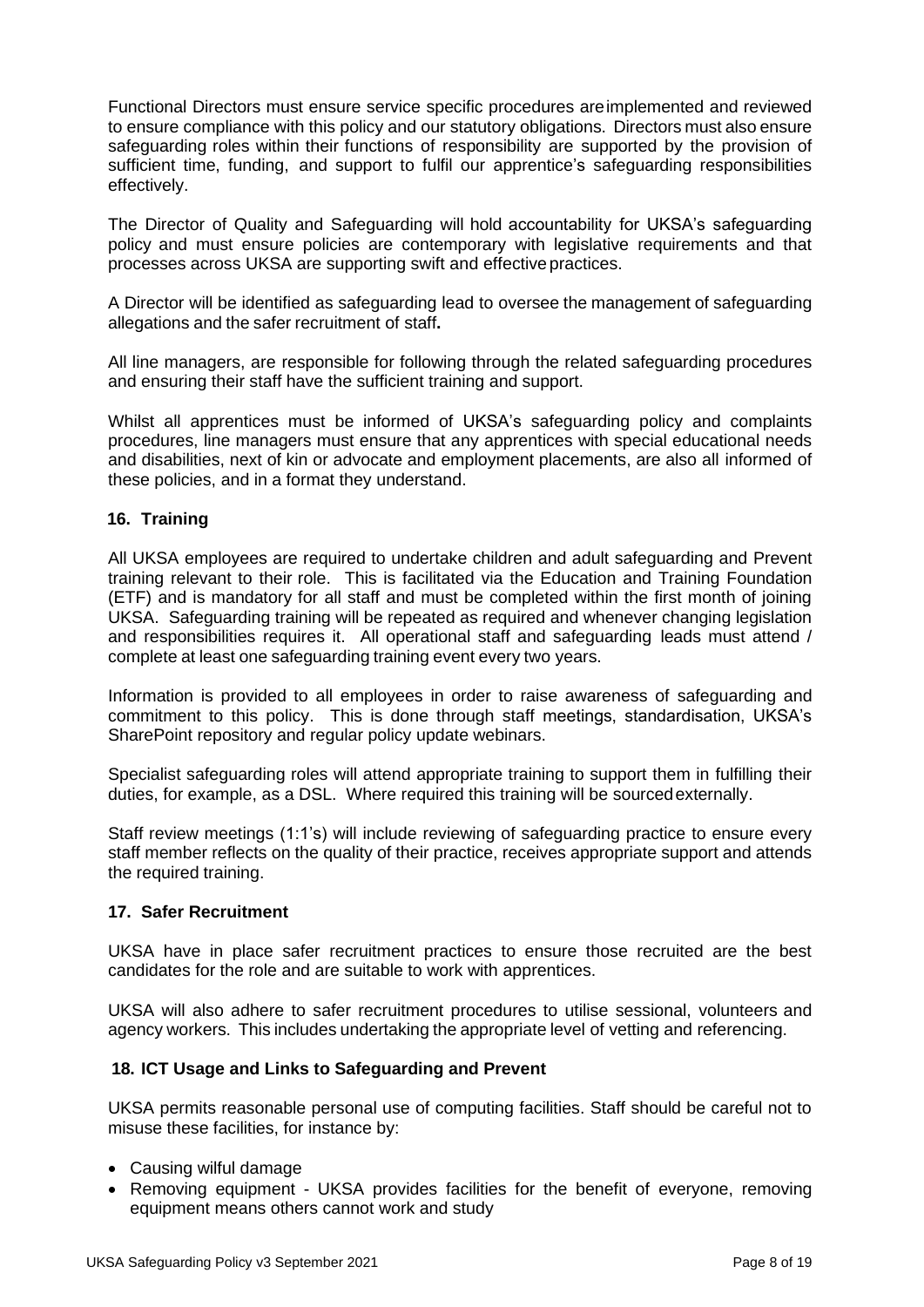- Hacking attempting to access systems or information within or outside of UKSA without authority, or encouraging others to do so
- Using the Internet in a way which is contrary to the rules laid down by UKSA
- Sending communications (email, etc.) which constitute bullying or harassment, as defined in the Harassment and Bullying Policy
- Causing high volumes of traffic on the internet
- Impersonation of others, e.g. sending an email which does not appear to come from the named individual

UKSA prohibit the use of the company network for any illegal, defamatory, indecent purpose.

It is the intention of UKSA to implement safeguards to support apprentices and staff to manage and identify risks independently and to seek advice and guidance in an appropriate and timely manner. We believe that this can be achieved through a combination of security measures, training and guidance along with the implementation of associated policies.

An e-safety incident is considered to have occurred when an apprentice, staff member or Governor instigates, or is the victim of, an activity which utilizes ICT to endanger the personal safety, mental well-being, or financial well-being of another individual.

Activities which will be considered e-safety incidents include, but are not limited to, the use of ICT to access, view, copy or download illegal content, or materials, including, but not limited to:

- Child pornography
- Materials inciting racial hatred or violence
- Materials that are deemed to be in connection with radicalisation or will place apprentices at risk of radicalisation
- Access, view, copy or download inappropriate content, or materials, as defined by UKSA's Acceptable Use of ICT policy
- Bully or harass an individual or group (Cyber Bullying)
- Commit fraud or identify theft
- Undertake any activities which would be in violation of the Child Protection, Protection of Vulnerable Adults or Anti-Bullying policies
- Any other incident where it can be reasonably considered that the personal safety, mental well-being or financial health of an individual has been endangered by the use of ICT

#### **The Prevent Duty**

UKSA have due regard to the need to prevent people from being drawn into terrorism and observes the Prevent duty which has three specific objectives;

- Respond to the ideological challenge of terrorism and the threat we face from those who promote it
- Prevent people from being drawn into terrorism and ensure that they are given appropriate advice and support
- Work with sectors and institutions where there are risks of radicalisation that we need to address

Accidental breaches of these rules can sometimes occur. If there is a worry that such a breach has taken place, or if a concern regarding terrorist material or possible extremist activity requires reporting, please contact;

- IT Director Adam Vause [av@expressit.group](mailto:av@expressit.group)
- Managing Director / DSL Gemma Beech [gemmab@uk-skillsacademy.co.uk](mailto:gemmab@uk-skillsacademy.co.uk)
- Director of Quality and Safeguarding / DSL Peter Dignam [peterd@uk-skillsacademy.co.uk](mailto:peterd@uk-skillsacademy.co.uk)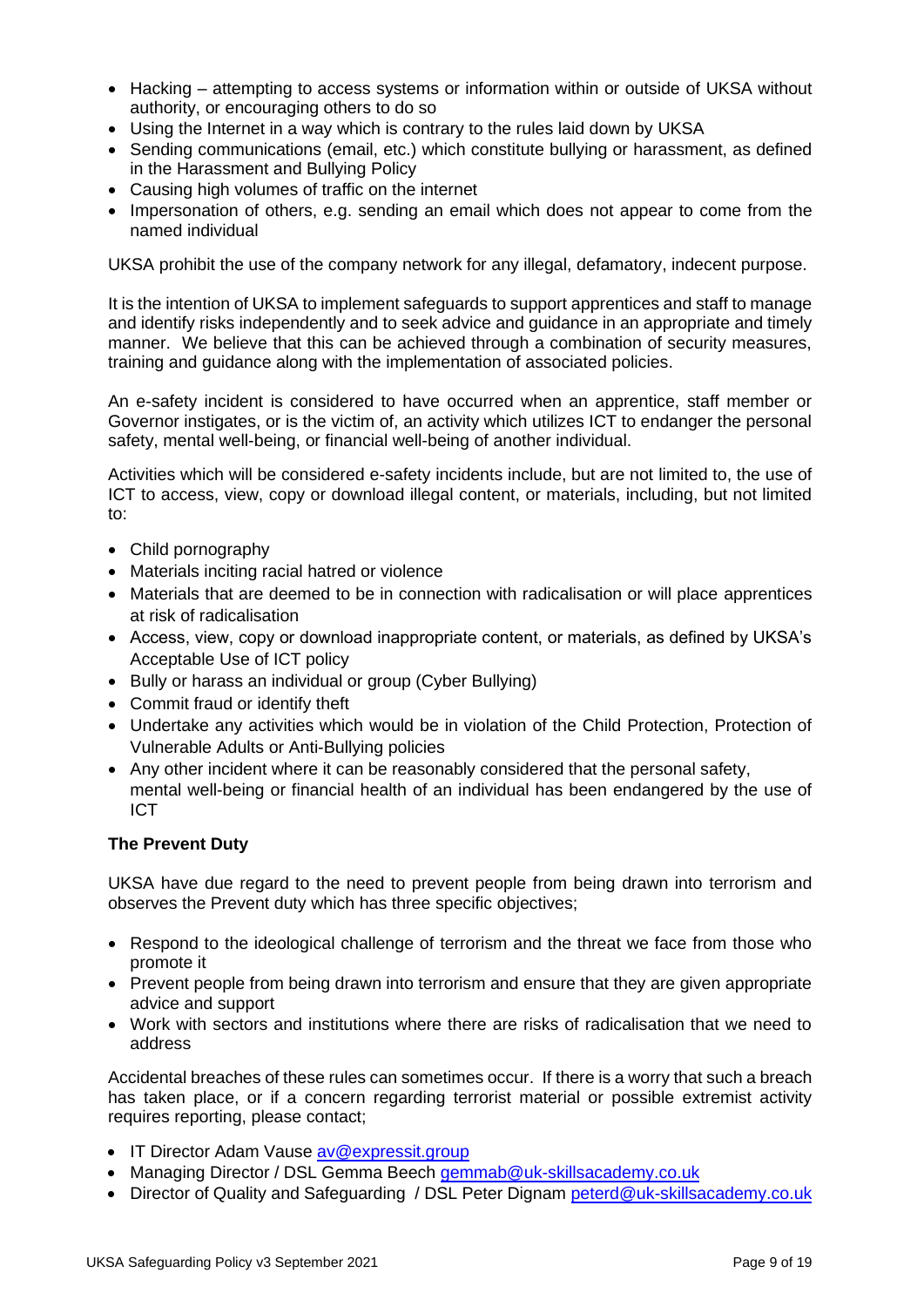#### **Email and Internet Usage**

Email accounts are automatically assigned to UKSA staff. Staff may make reasonable personal use of computing facilities provided as long as this does not interfere with the functioning of the company network or cause any difficulty or distress to others.

Because electronic communications can sometimes go astray, highly confidential or sensitive information should not be transmitted via e-mail unless it is encrypted.

When composing and sending emails, the following guidelines should be observed:

- Always display courtesy when writing and sending messages
- Emails can be produced in a Court of Law, so consider if the content is appropriate before sending one
- Defamatory statements should never be written in email messages
- Before forwarding an email, consider carefully whether the originator of the message would be happy for you to do this

#### **19. Children and Young Persons (15 to 18 year olds) on UKSA premises**

Thorough risk assessments must be undertaken to ensure that when young people (15-18 year olds) are attending UKSA premises they are safe, supported and their presence is managed to minimise the risk ofvulnerability.

Due to health and safety and wider safeguarding requirements, children under the age of 16 years who are not participating within a programme should not be brought onto UKSA premises. This also includes the children of UKSAstaff.

#### <span id="page-9-0"></span>**20. Definition of Abuse and Neglect**

Abuse may be defined as *"any act, or failure to act, which results in a breach of a vulnerable person's human rights, civil liberties, physical and mental integrity, dignity or general wellbeing whether intended or through negligence, including sexual relationships or financial transaction to which the person does not or cannot validly consent, or which are deliberately exploitative. Abuse may take many forms"* (Council of Europe 2005)

The World Health Organisation defines child abuse and child maltreatment as *"all forms of physical and or emotional ill treatment, sexual abuse, neglect or negligent treatment or commercial or other exploitation, resulting in actual or potential harm to the child's health, survival, development or dignity in the context of a relationship responsibility, trust or power"*.

Child neglect is the persistent failure to meet a child's basic physical and or psychological needs likely to result in the serious impairment of the child's health and development. Neglect may occur during pregnancy as a result of maternal substance abuse. Once a child is born, neglect may involve a parent or carer failing to: provide adequate food, clothing and shelter (including exclusion from home and abandonment); protect a child from physical and emotional harm or danger; ensure adequate supervision (including the use of inadequate care-givers); ensure access to appropriate medical care or treatment. It may also include neglect of; or being unresponsive to, a child's basic emotional needs.

Adult neglect occurs when a person deliberately withholds, or fails to provide, appropri1ate and adequate care and support needed by another adult. It may be through a lack of knowledge or awareness, or through a decision not to act when they know the adult in their care needs help. It may impair the health or well-being of an adult. Possible signs are, having pain or discomfort, being very hungry, thirsty or untidy, failing health.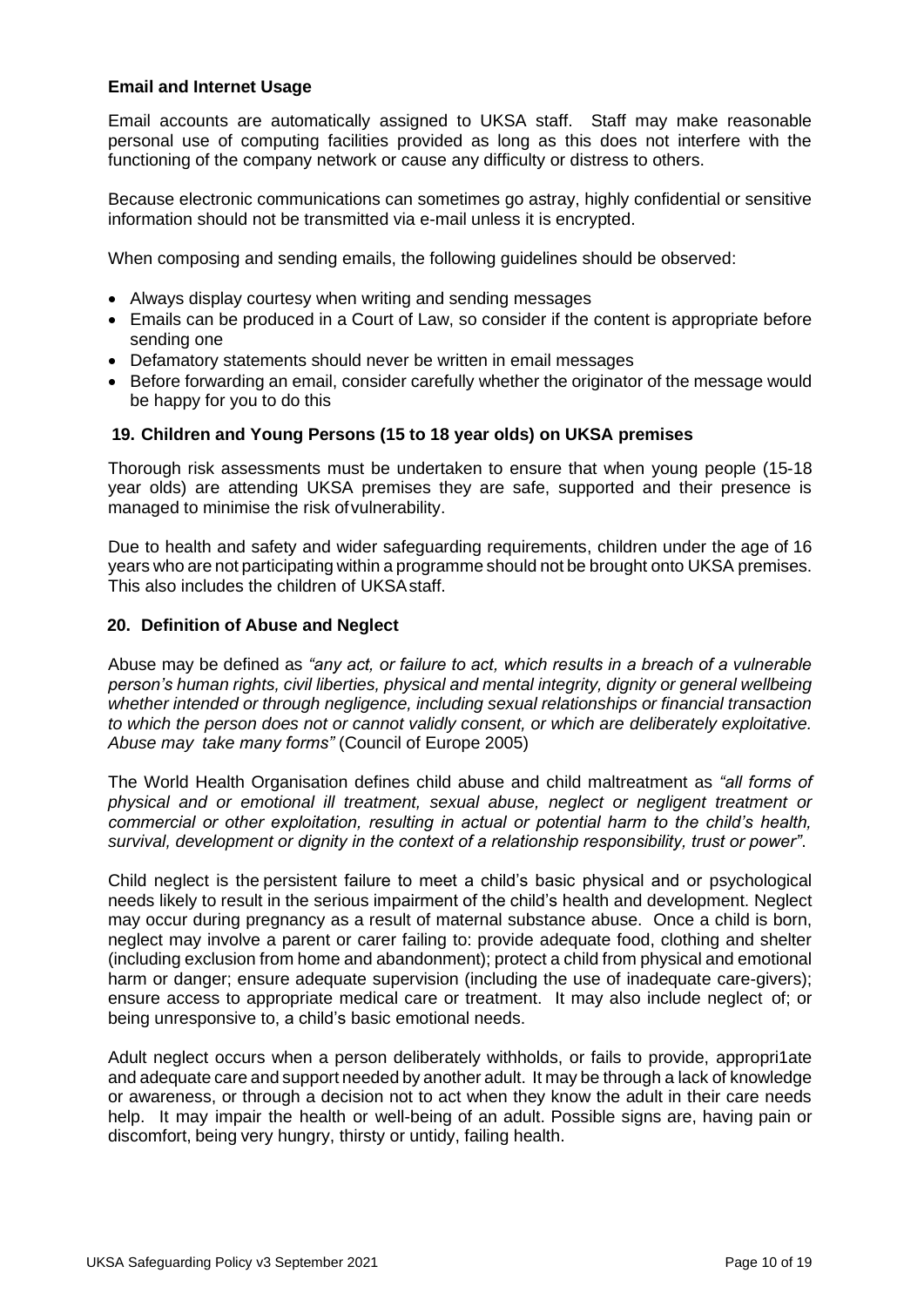#### <span id="page-10-0"></span>**21. Types of Abuse and Neglect**

- **Physical abuse** such as hitting, slapping, pushing, misuse of medication, restraint, hair pulling.
- **Physical harm** may also be caused when a parent or carer pretends the symptoms of, or deliberately causes ill health to a child whom they are looking after. This is known as fabricated or induced illness by a carer.
- **Inadvertent physical abuse** arising from poor support or care e.g., bruising from poor moving and handling is classified as 'neglect'
- **Restraint** using force or threatening to use force to make a person do something they are resisting, or where a person's freedom of movement is restricted
- **Sexual abuse**  includes rape, indecent exposure inappropriate looking or touching, sexual teasing or innuendo, harassment and subjection to sexual pornography or witnessing sexual acts.
- **Domestic abuse** violence or abuse by someone who is or has been an intimate partner or family member regardless of gender or sexuality. It includes 'honour' based violence, stalking behaviours, emotional, sexual, financial, psychological and physical abuse.
- **Psychological abuse**  emotional abuse, threats of harm or abandonment, humiliation, deprivation of contact from others, verbal abuse, cyber bullying, blaming and controlling.
- **Financial or material abuse**  coercion, theft, and fraud, possessions or benefits.
- **Discriminatory abuse**  verbal abuse, unequal treatment, inappropriate use of language, slurs, treating a person in a way that is inappropriate to their age and / or culture background, deliberate exclusion.
- **Organisational abuse** neglect and poor care practice
- **Neglect and acts of omission** failure to provide access to appropriate needs, care and support or educational services, ignoring medical, emotional or physical care needs.
- **Self-neglect** either unable or unwilling to provide adequate care for themselves, or obtain necessary care to meet their needs, declining essential support.

Any or all these types of abuse may be perpetrated as a result of deliberate intent, negligence or ignorance. More often adults with care and support needs and children are abused by someone who is known to them. An abuser may be a paid carer or volunteer, a partner, relative, friend or child, a care worker or other professional or another adult who is receiving services.

Whilst there is a strong correlation between key stalking behaviours and domestic homicides / domestic abuse, stalking also occurs outside of intimate or interfamilial relationships (Dr Jane Monckton-Smith Homicide Research Group 2017)

#### <span id="page-10-1"></span>**22. Peer-on-Peer Abuse**

Apprentices can abuse their peers. Alertness to the risk of peer-on-peer abuse is paramount to preventing, identifying and responding to it. Staff must never dismiss abusive behaviours as a normal part of growing up, or "banter" and develop high thresholds before taking action. A significant proportion of sex offences are committed by teenagers, and, on occasions, committed by younger people. Peer-on-peer abuse must be taken as seriously as abuse by adults.

#### <span id="page-10-2"></span>**23. Barriers to Recognising Abuse in Apprentices with Special Educational Needs and Disabilities**

Apprentices with special educational needs and disabilities are more vulnerable to abuse than that are non-disabled. Some of our apprentices may have life-long developmental difficulties, complex learning needs and autism. Due to the complexity of needs, staff must be alert of the additional barriers that exist in relation to disabled apprentices when recognising the signs, symptoms and indicators of all aspects of abuse.

Additional barriers that may exist which staff might not be consciously aware of include: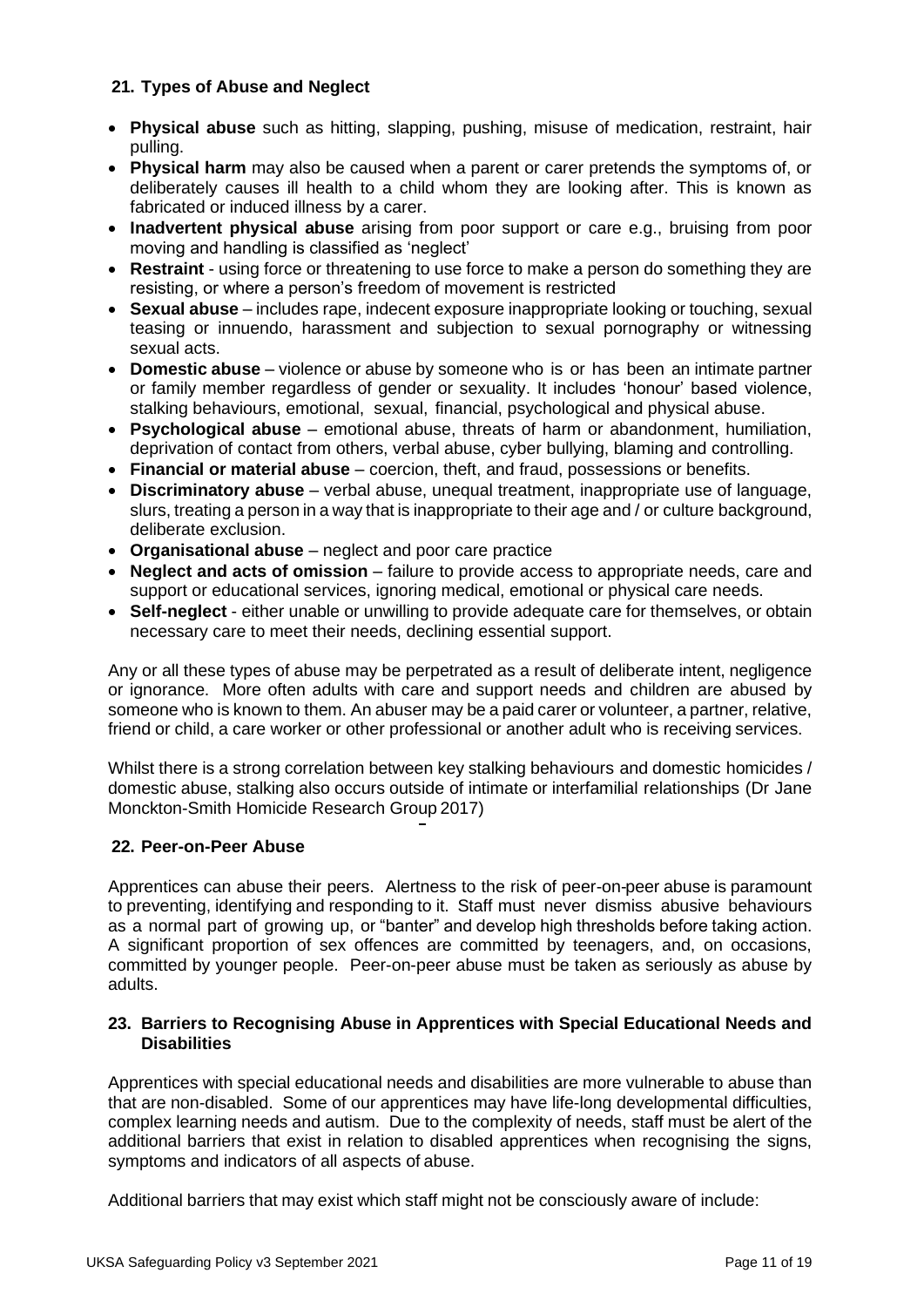- Over identifying with the apprentice's parents / carers and being reluctant to accept that abuse or neglect is taking place
- Assumptions that indicators of possible abuse such as behaviour, mood and injury relate to an apprentice's disability without further explorations
- Not being able to understand the apprentice's method of communication
- <span id="page-11-0"></span>• A lack of knowledge about the apprentice e.g. not knowing their usual behaviour

#### **24. Related Areas to Safeguarding**

#### <span id="page-11-1"></span>**Sexual harassment and violence and online sexual abuse between young people**

Sexual violence is rape, assault by penetration, sexual assault or causing someone to engage in sexual activity without consent. Rape is intentional penetration by the perpetrator with their penis without consent and there is no reasonable belief that the victim consents. Assault by penetration is intentional sexual penetration by the perpetrator with a part of their body or anything else without consent and there is no reasonable belief that the victim consents.

Sexual assault is intentional sexual touching of the victim by the perpetrator without consent and there is no reasonable belief that the victim consents. Sexual assault covers a very wide range of behaviour so a single act of kissing someone without consent or touching someone's bottom / breasts / genitalia without consent, can still constitute sexual assault.

Intentionally causing someone to engage in sexual activity without their consent and there is no reasonable belief that they consent is also an offence. This could include forcing someone to strip, touch themselves sexually, or to engage in sexual activity with a third party.

#### **What is consent?**

Consent is about having the freedom and capacity to choose e.g. saying yes when being pressured, coerced, threatened etc. is not consent. Consent to sexual activity may be given to one sort of sexual activity but not another, e.g. to vaginal but not anal sex or penetration with conditions, such as wearing a condom. Consent can be withdrawn at any time during sexual activity and each time activity occurs.

- A child under the age of 13 can never consent to any sexual activity
- The age of consent is 16
- Sexual intercourse without consent is rape

#### **Sexual Harassment**

'Unwanted conduct of a sexual nature' that can occur between apprentice's online or offline and both inside and outside of an education setting. It can include;

- Sexual comments, such as telling sexual stories, making lewd comments, making sexual remarks about clothes and appearance and calling someone sexualised names
- Sexual "jokes" or taunting
- Physical behaviour, such as deliberately brushing against someone, interfering with someone's clothes (it is important to talk to and consider the experience of the victim) and displaying pictures, photos or drawings of a sexual nature
- Online sexual harassment online sexual harassment includes non-consensual sharing of nude and semi-nude images or videos, sharing of unwanted explicit content, up-skirting, sexualised online bullying, unwanted sexual comments or messages (including on social media), sexual exploitation, coercion and threats
- Online sexual exploitation and abuse is when one person manipulates another person to get them to do something sexual - it's an ongoing cycle of emotional and psychological abuse. This can include things such as forcing or blackmailing someone into to sending sexual photos / videos of themselves online or to perform sexual acts over webcam.

Unchallenged sexual harassment creates a culture that can normalise inappropriate behaviours and provide an environment that may lead to sexual violence.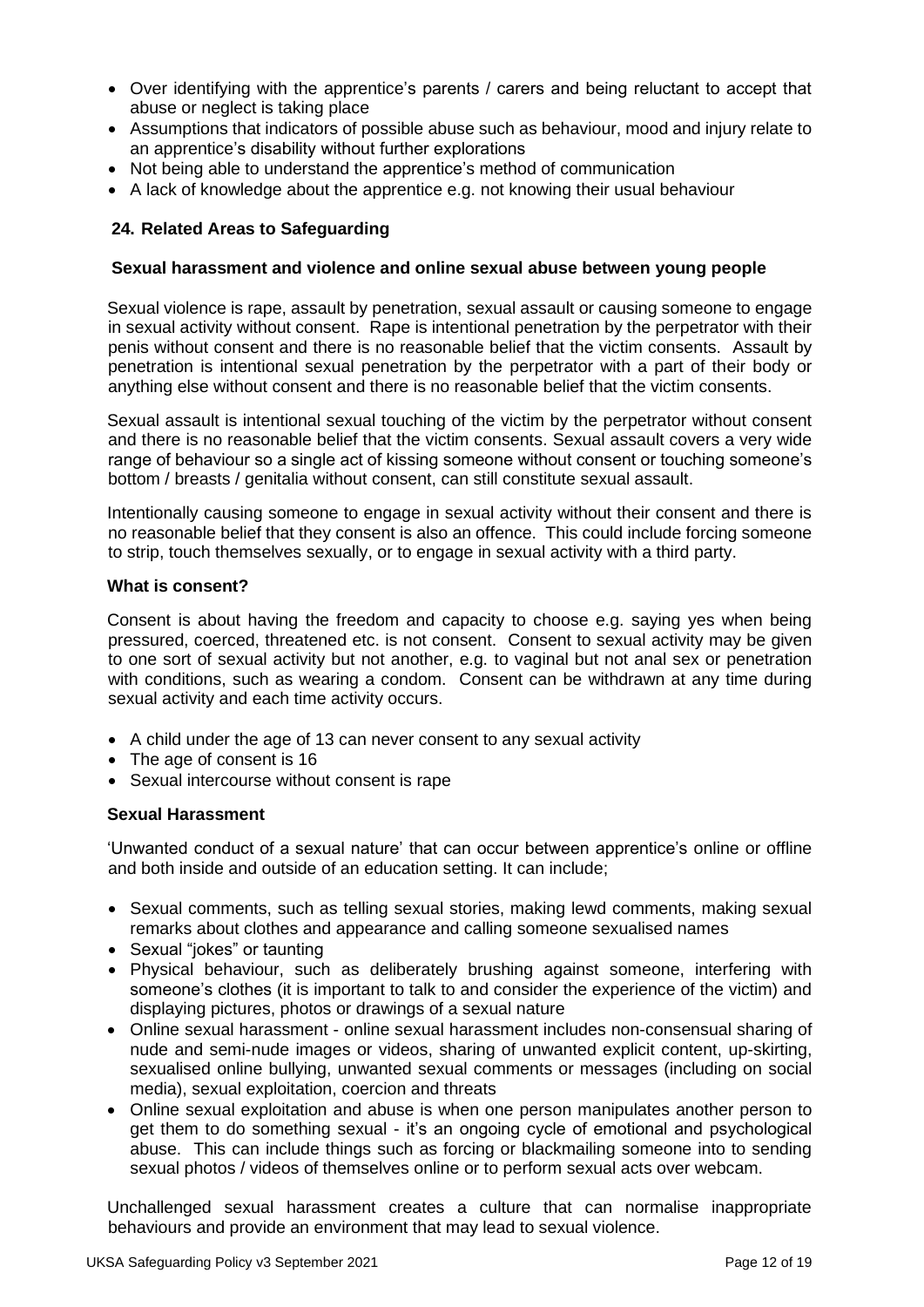#### **Harmful Sexual Behaviour (HSB)**

Harmful sexual behaviour (HSB) can occur online and / or offline and can also occur simultaneously between the two. HSB should be considered in an apprentice protection context and take into account the ages and stages of development of the apprentice's involved. Apprentice's displaying HSB have often experienced their own abuse and trauma. It is important that they are offered appropriate support.

Apprentice's sexual behaviour exists on a wide continuum, from normal and developmentally expected; to inappropriate, problematic, abusive and violent. Problematic, abusive and violent sexual behaviour is developmentally inappropriate and may cause developmental damage. A useful umbrella term is "harmful sexual behaviour". The term has been widely adopted in child protection.

#### **Forced Marriage**

The tradition of arranged marriages has operated successfully within many countries and communities. A clear distinction must be made between a forced marriage and an arranged marriage. In arranged marriage's the families of both spouses take a leading role in arranging the marriage but the choice whether to accept the arrangements remains with the individuals. In forced marriages at least one party does not consent to the marriage and some element of duress is involved. Forcing someone to marry in the UK is a criminal offence.

Most cases of forced marriage involve young women and girls aged between 13 and 30 years. However, there is increasing evidence to suggest that as many as 15% of victims are male. This includes heterosexual, as well as gay, bi and transsexual men.

#### <span id="page-12-0"></span>**Child Sexual Exploitation**

Sexual exploitation of apprentices and young people under 18 involves exploitative situations, contexts and relationships where they (or a third person or persons) receive 'something' e.g. food accommodation, drugs, alcohol, cigarettes, affection, gifts, money) as a result of them performing, and / or another or others performing on them, sexual activities. Child sexual exploitation can occur using technology without the child's immediate recognition; for example, being persuaded to post sexual images on the Internet / mobile phones without immediate payment or gain.

In all cases, those exploiting the apprentice / young person have power over them by virtue of their age, gender, intellect, physical strength and / or economic or other resources. Violence, coercion and intimidation are common, involvement in exploitative relationships being characterised in the main by the apprentice or young person's limited availability of choice resulting from their social / economic and / or emotional vulnerability (National Working Group for Sexually Exploited Children and Young people (NWG) 2008).

Sexual exploitation results in apprentice's and young people suffering harm and may be supported to recover whilst others may suffer serious life-long impairments which may, on occasion, lead to their death, for example through suicide or murder.

#### <span id="page-12-1"></span>**Female Genital Mutilation (FGM)**

Female genital mutilation is a collective term for procedures which include the removal of part or all of the external female genitalia for cultural or other non- therapeutic reasons. This practice is not required by any major religion and medical evidence indicates that female genital mutilation causes harm to those who are subjected to it. Girls may be circumcised or genitally mutilated illegally by doctors or traditional health workers in the UK or Ireland or sent abroad for the operation.

Female circumcision, excision or infibulation (FGM) is illegal in both Ireland and UK.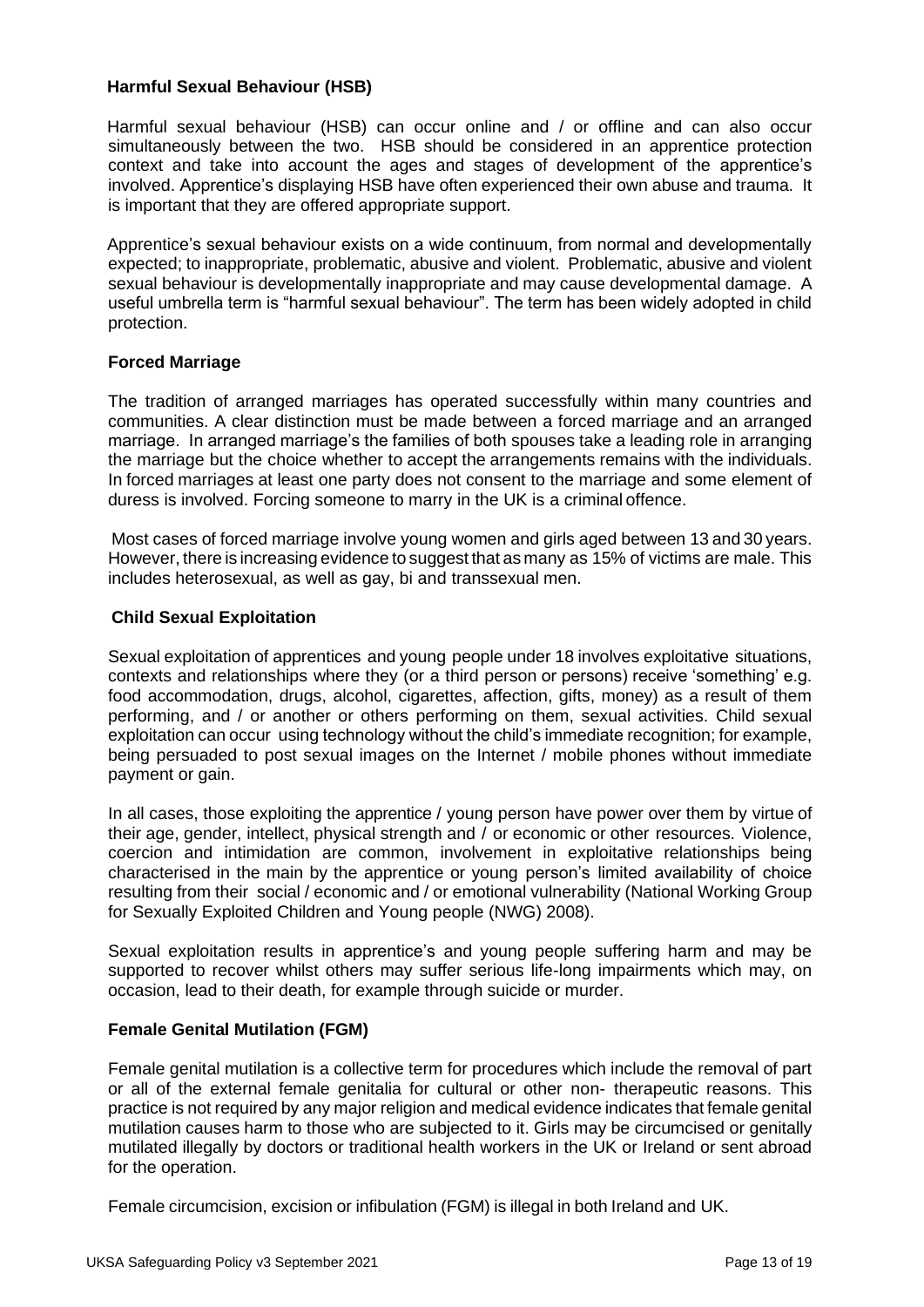#### <span id="page-13-0"></span>**Modern Slavery / Trafficking**

Modern Slavery includes exploitation in the sex industry, forced labour, domestic servitude in the home and forced criminal activity. These types of crimes are often called human trafficking. It can be perpetrated against men, women, children and apprentices, and include victims that have been brought from overseas, and vulnerable people in the UK and Ireland, being forced to work illegally against their will in many different sectors, including brothels, cannabis farms, nail bars and agriculture. Threats, use of force or other forms of coercion, abduction, abuse of power or position of vulnerability are just some of the ways perpetrators will force their victims to concede.

#### <span id="page-13-1"></span>**Honour Based Violence**

Honour' based violence is a crime committed when family members of acquaintances feel that dishonour (shame) has been brought to their family or community by doing something that is not in keeping with traditional beliefs of their culture. For example; having a relationship with someone from a different culture or religion, wearing clothes or taking part in activities that might not be considered traditional within their particular culture, or wanting to leave an arranged marriage or forced marriage.

#### <span id="page-13-2"></span>**Domestic Abuse**

Domestic abuse is defined as an incident or pattern of incidents of controlling, coercive or threatening behaviours, violence or abuse by someone who is or has been an intimate partner or family member regardless of gender or sexuality. It includes 'honour' based violence, emotional, sexual, financial, psychological and physical abuse.

#### <span id="page-13-3"></span>**Stalking**

Stalking can be defined as a pattern of repeated unwanted behaviour that causes an individual to feel distressed, scared, and / or fear violence. It differs from harassment, in that the perpetrator will be obsessed with, or fixated on, the individual they are targeting. Such as repeatedly damaging property, watching or spying including tracking devices, contacting workplaces, colleagues, friends close to the victim, online monitoring, blackmail, making threats to hurt those close to the victim, including their children, repeatedly sending unwanted letters or gifts and sexual and physical assault.

#### <span id="page-13-4"></span>**Hate Crime**

Hate crime or incidents means any incident that is perceived by the victim, or any other person to be racist, homophobic, or due to a person's religion, beliefs, gender identity or disability. Anyone can be a victim of hate crime or incidents regardless of race, age, disability, sexuality or gender. Lesbian, gay, bisexual and transgender (LGBT) individuals could face additional concerns around homophobia and gender discrimination. Individuals may be concerned that they will not be taken seriously or recognised as a victim. Abusers may also control their victims by threatening to 'out' them to friends and family or support services.

#### <span id="page-13-5"></span>**Extremism and Radicalisation**

Extremism can range from incitement of social, racial or religious hatred through to advocating and justifying the use of violence to achieve fundamental change in society.

Radicalisation is the context of extremism and refers to the process by which people come to support violent extremism and in some cases, join terrorist groups. It is important to note however that having radical views is not wrong or illegal. It is when radical views cross over to incitement of hatred and justification of violence that it moves into criminality.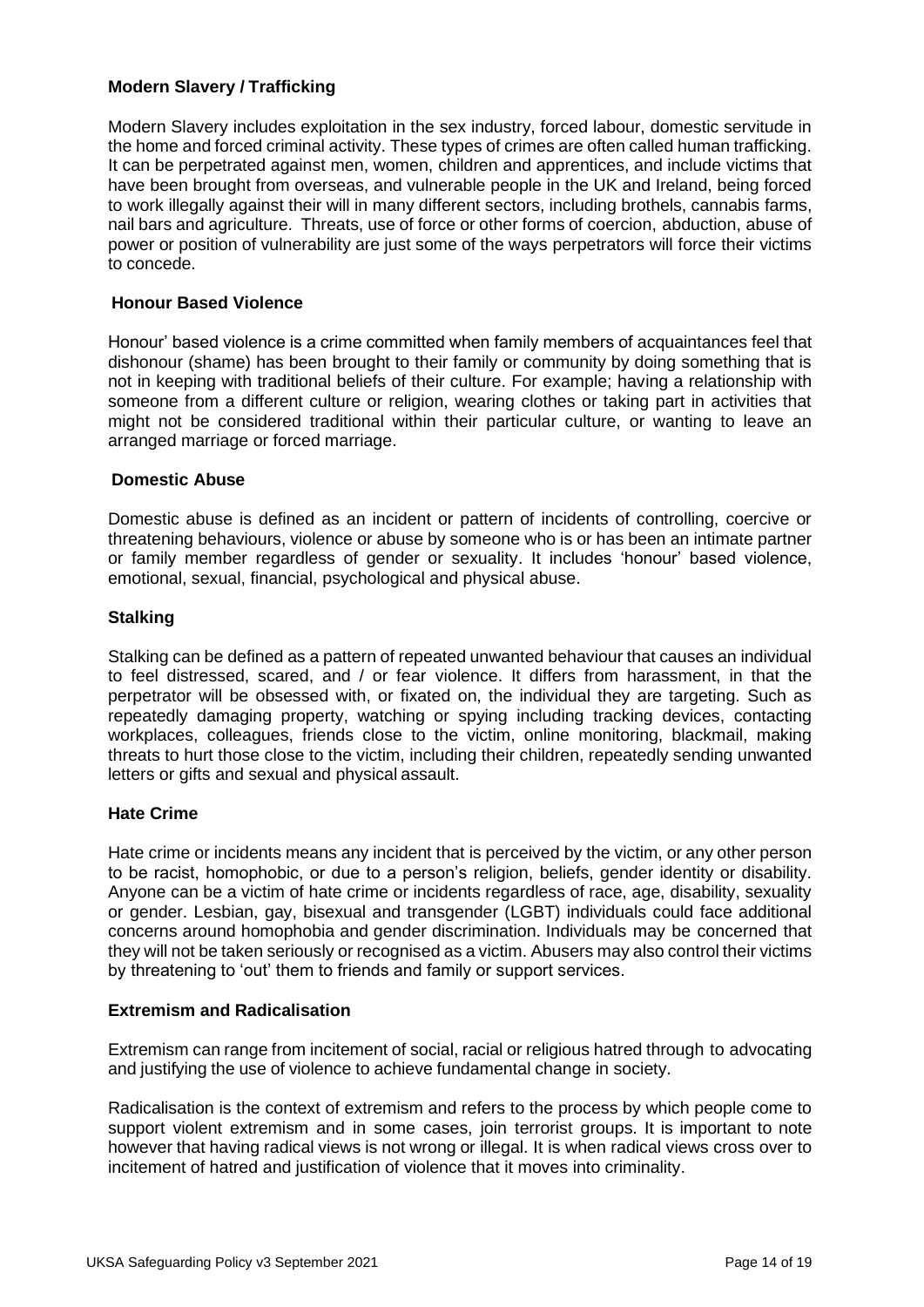HM Government defines 'extremism' as a vocal or active opposition to fundamental British Values, including democracy, the rule of law, individual liberty and mutual respect and tolerance of different faiths and beliefs. The HM Government definition also includes calls for death of members of its armed forces, whether in this country or overseas.

#### <span id="page-14-0"></span>**Cyber Abuse / Sexting**

Cyber bullying is facilitated through electronic technology which includes devices and equipment such as cell phones, computers and tablets. Communication tools are also utilised such as social media sites, chat and websites. Examples of cyber bullying are rumours sent via e-mail or posted on social networking sites and embarrassing pictures, videos, and fake profiles.

Apprentices who are being bullied in this way have difficulty removing themselves from this behaviour as cyber bullying can take place 24 hours a day, 7 days a week and can reach a person when he or she is alone. Messages and images can be posted anonymously and distributed quickly to a very wide audience. It can be difficult or in some cases, impossible to trace the source. It is also extremely difficult to delete inappropriate or harassing messages, texts or pictures once they have been posted or sent.

#### <span id="page-14-1"></span>**Gangs**

A gang is defined as a relatively durable group who have collective identity and meet frequently. They are predominately street-based groups of young people who see themselves (and are seen by others) as discernible groups, engaging in criminal activity and violence which can be integral to the group's activity laying claim over territory (this is not just geographical territory but also includes illegal economy) and in conflict with other similar gangs.

The risk posed to young people involved in gangs are being exposed to violence, weapons, drugs and sexual exploitation.

Evidence suggests that gangs are predominately male with an average age of 20 years. They have extensive criminal histories with the average age of the first conviction being at 15 years old. However, there is a reported increase in female members in gangs. There is often pressure for girls to associate with young boys in gangs to 'link' with gang members to attain status for their own protection and perhaps benefit from a criminal lifestyle. Sexual exploitation and abuse is a risk for girls. For example, rape by gang members as a form of retaliation or as an act of violence is said to occur quite frequently in some areas and reports to police are rare due to fear of intimidation.

#### <span id="page-14-2"></span>**Bullying**

Whilst there is no legal definition of bullying it is often described as repeated behaviour which is intended to hurt someone either emotionally or physically and is often aimed as certain people because of their race, religion, gender or sexual orientation or any other aspect such as appearance or disability. It can happen anywhere, including school, university and in the work place. Bullying can take many forms including, name calling, damaging belongings, making things up to get someone into trouble, threats, intimidation, stealing money, posting insulting messages, or rumours on the internet etc.

#### <span id="page-14-3"></span>**Mate Crime**

This term is understood to refer to the befriending of people who are perceived by perpetrators to be vulnerable, for the purpose of taking advantage of,

exploiting and /or abusing them. The relationship is likely to be of some duration and, if left unchecked, may lead to a pattern of repeat and worsening abuse. Mate crimes are likely to happen in private, often in the victim's homes.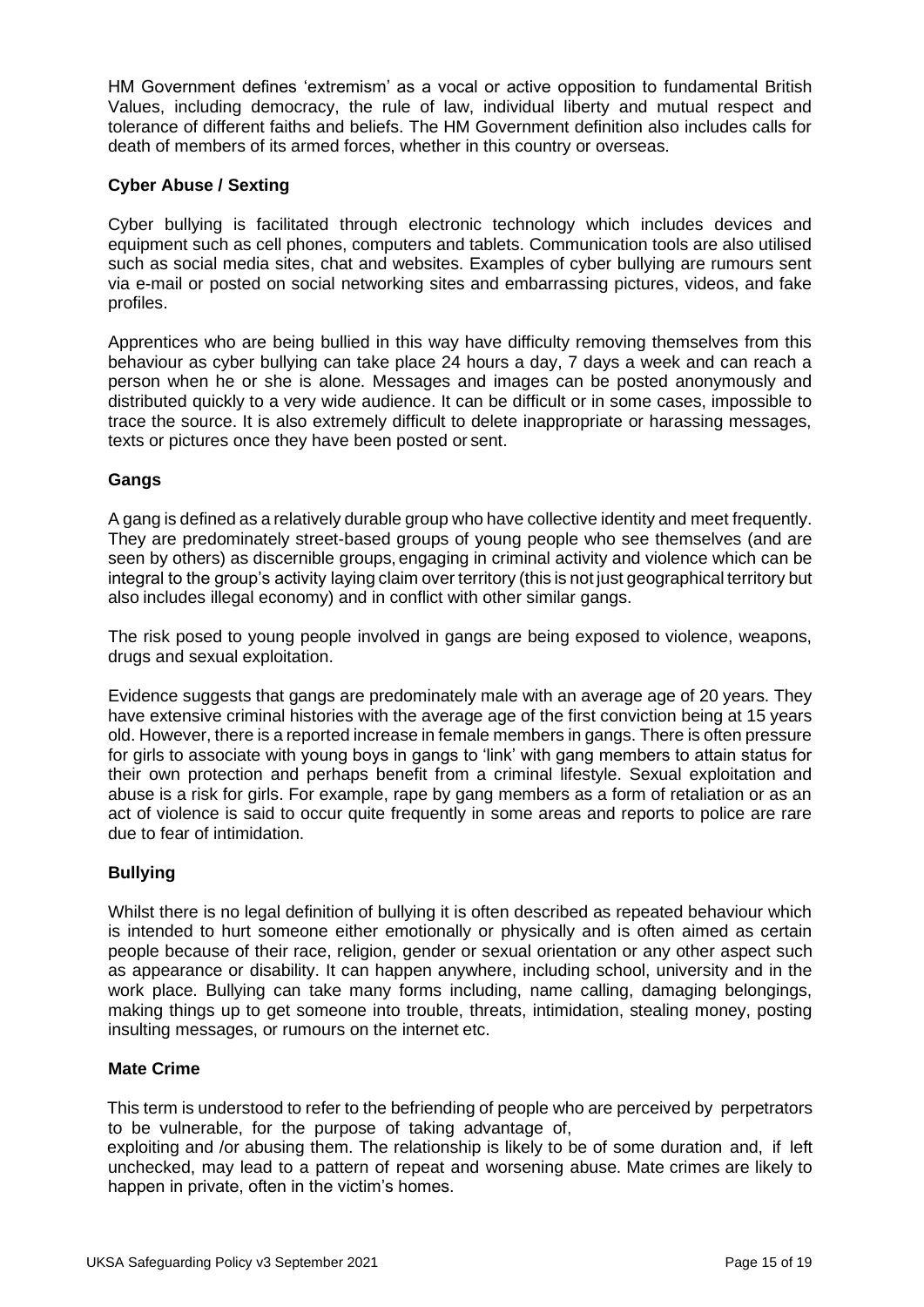It can also occur via social media, where victims are financially or sexually exploited after being befriended online. Whilst this crime can affect many people, individuals with learning disabilities, mental health, older people and those with substance abuse issues are all at greater risk.

**Gemma Beech Peter Dignam** 

**Managing Director Director of Quality and Safeguarding**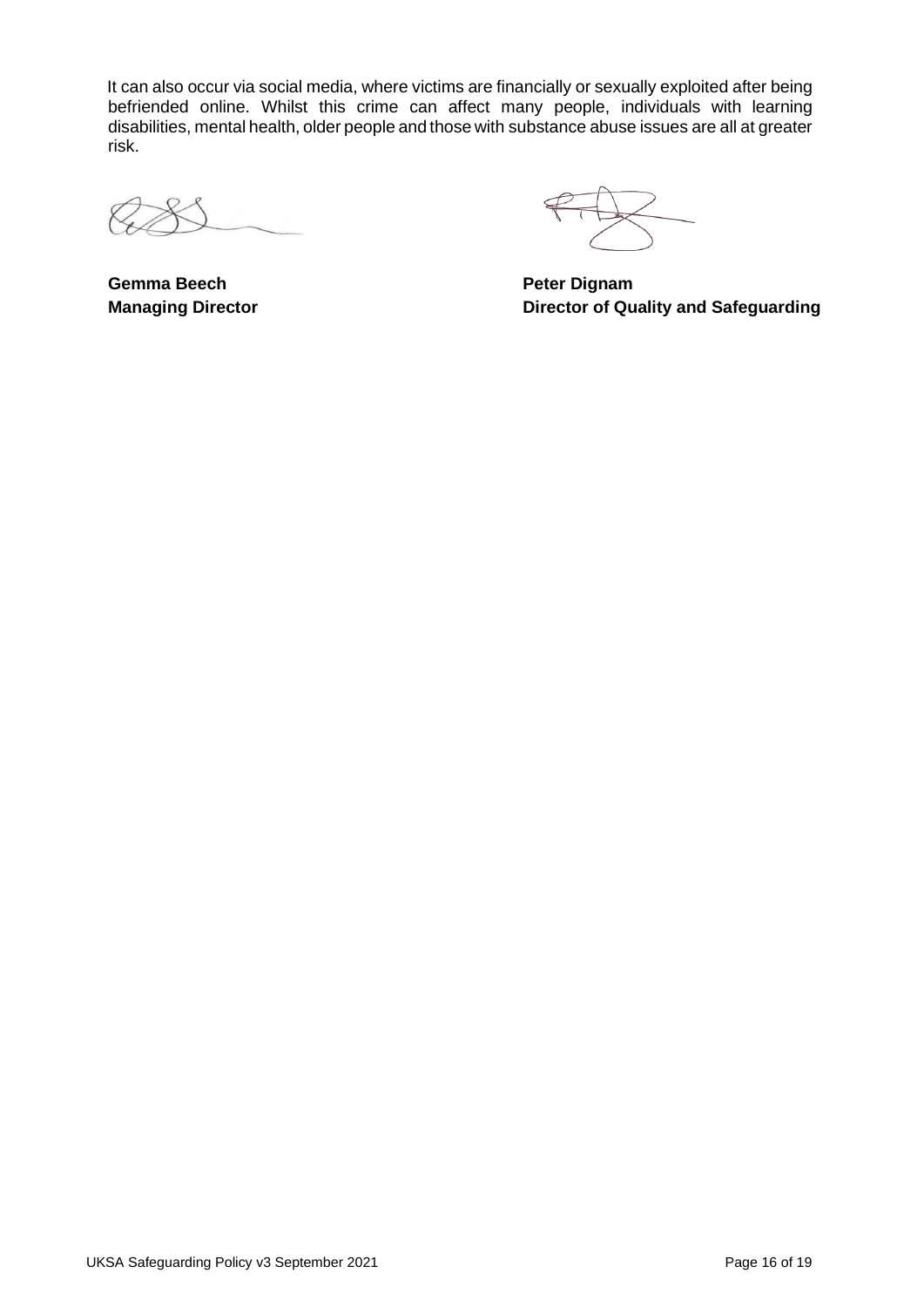#### **Appendix A**

#### **Definition of a 'Close Relative' – Private Fostering**

Private fostering is when a child under 16 (under the age of 18 if disabled) is cared for by someone who is not their parent or a 'close relative'. This is a private arrangement made between parent and carer for a period of 28 days or more. Close relatives are defined as step-parents, grandparents, brothers or sisters, uncles or aunts (whether half or full blood, marriage / affinity). A cohabitee of the mother or father would not qualify as a close relative, neither would extended family such as great aunts or uncles<br>or parent's cousins.

#### **Legal Obligations**

Privately fostered children are safeguarded by the Children Act associate regulations. It is an offence not to notify the local council of a private fostering arrangement. Professionals in the education, health and social care fields therefore have a shared responsibility to work together to ensure that all privately fostered children are well cared for and are safeguarded from harm.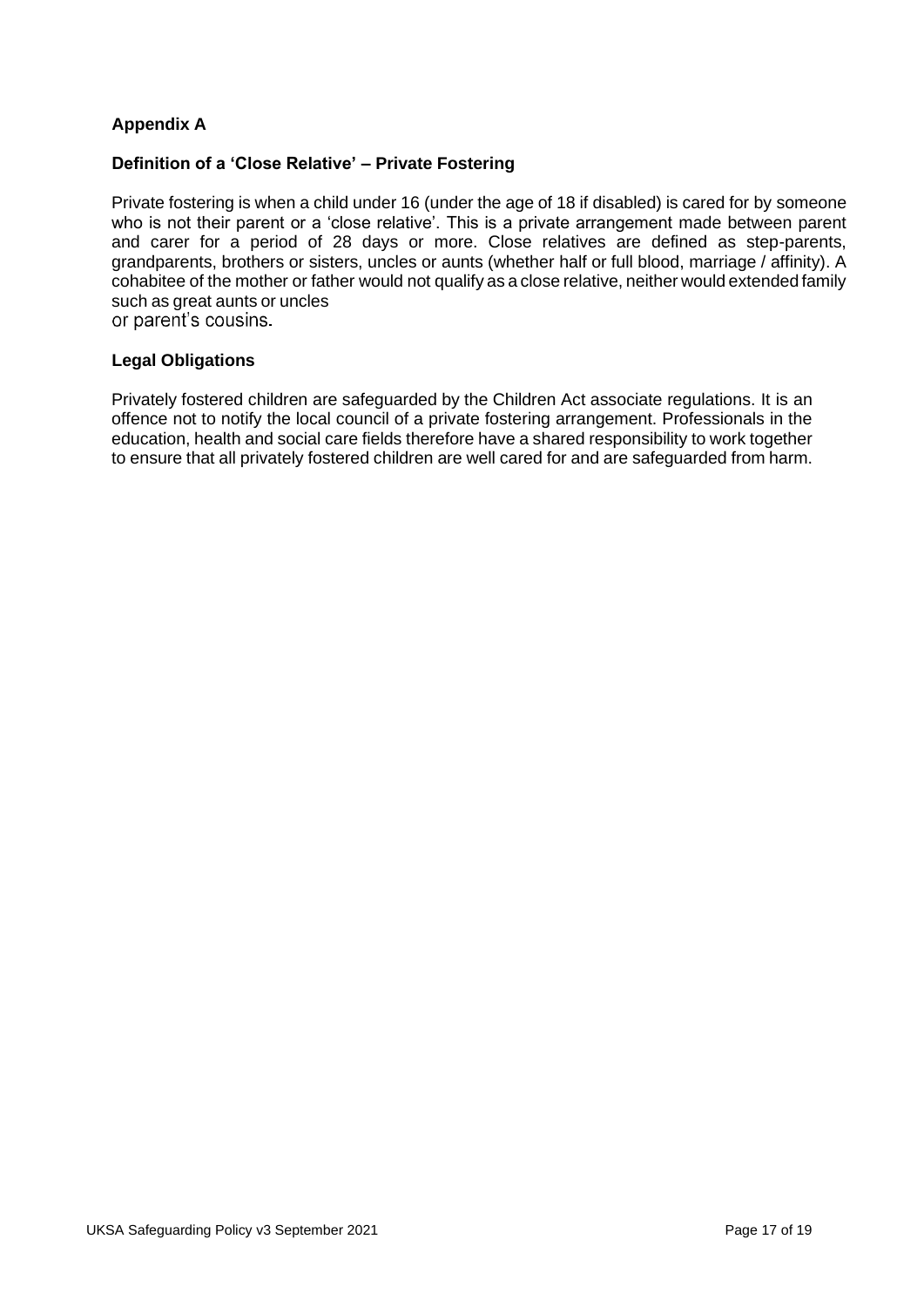#### **Appendix B**

## **Safeguarding Reporting Process**